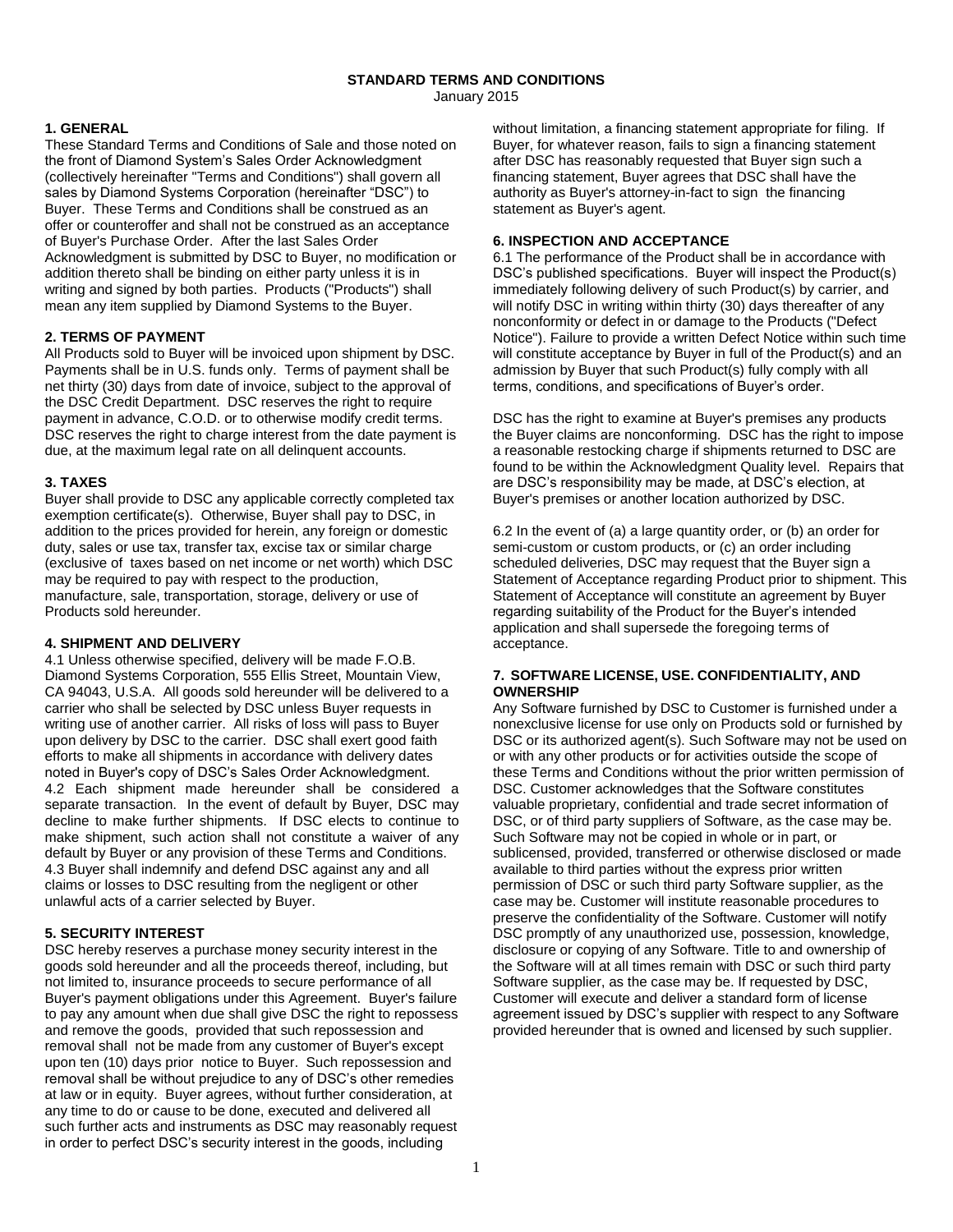### **8. LIMITED WARRANTY**

8.1 Hardware: Unless otherwise agreed to in writing, Diamond Systems Corporation (DSC) warrants to the original purchaser that its products will be free from defects in material and workmanship for a period of two years from the date of shipment. This warranty will not apply to products that have been misused, damaged in use, or altered. DSC's obligation under this warranty is limited to replacement or repair, at its option. Any such product within the warranty period must be returned to DSC in DSC-approved packaging with a DSC-assigned Returned Material Authorization (RMA) number referenced on the shipping document. Purchaser shall prepay transportation to DSC's designated site. If returned products are repaired or replaced under the terms of this warranty, DSC shall pay return transportation charges.

8.2 Software and Firmware: DSC warrants for the period set forth in subsection (8.3) that Software and Firmware supplied hereunder shall be free of material defects and conform to DSC's published specifications. DSC's sole obligation and Buyer's sole remedy shall be for DSC to exert its best efforts to correct such defects and to supply Buyer with a corrected version within a reasonable time after Buyer notifies DSC in writing of any defect. This warranty does not cover any modifications to the Software and Firmware made by any person other than DSC, or defects caused by, or otherwise related to, such modification.

8.3 The effective period of warranty for board level products and development kits is 2 years from the date of shipment. The effective period of warranty for software and firmware is 90 days from the date of shipment, unless otherwise stated.

Any replacement of Products or components thereof under this warranty shall not extend the period of the warranty which was applicable at the initial sale of the Product. DSC shall not be liable under this warranty (a) where the Products which Buyer alleges are defective have been repaired or altered by anyone other than DSC's designated personnel or authorized representative unless such repair or alteration was effected pursuant to the prior written approval of DSC or (b) where testing and examination by DSC reveals the alleged defect to have been caused by Buyer's misuse, neglect, improper installation or any other cause beyond the range of intended use of the Products or by accident, fire or other hazard.

8.4 Buyer or Buyer's customer retains sole responsibility for all Software, Information or Memory Data stored on or integrated with any of the Products returned under this warranty. In some cases, products sold pursuant to this Sales Order Acknowledgment may have been used and refurbished by DSC's before sale hereunder. DSC warrants all such refurbished products perform identically to all new products sold by DSC.

### **9. LIMITS OF LIABILITY AND INDEMNIFICATION**

9.1 THIS WARRANTY AND REMEDIES SET FORTH ABOVE ARE EXCLUSIVE AND IN LIEU OF ALL OTHER WARRANTIES, REMEDIES AND CONDITIONS, WHETHER ORAL OR WRITTEN, EXPRESS OR IMPLIED. DSC SPECIFICALLY DISCLAIMS ANY AND ALL IMPLIED WARRANTIES, INCLUDING, WITHOUT LIMITATION, WARRANTIES OF MERCHANTABILITY AND FITNESS FOR A PARTICULAR PURPOSE AND OF ANY OTHER OBLIGATION ON THE PART OF DSC.

9.2 DSC IS NOT RESPONSIBLE FOR DIRECT, SPECIAL, INCIDENTAL OR CONSEQUENTIAL DAMAGES RESULTING FROM ANY BREACH OF WARRANTY OR CONDITION, OR UNDER ANY OTHER LEGAL THEORY, INCLUDING BUT NOT LIMITED TO LOST PROFITS, DOWNTIME, GOODWILL, DAMAGE TO OR REPLACEMENT OF EQUIPMENT AND PROPERTY, ANY COSTS OF RECOVERING, REPROGRAMMING, OR REPRODUCING ANY PROGRAM OR DATA STORED IN OR USED WITH DSC PRODUCTS, AND ANY FAILURE TO MAINTAIN THE CONFIDENTIALITY OF DATA STORED ON THE PRODUCT. DSC SPECIFICALLY DOES NOT REPRESENT THAT IT WILL BE ABLE TO REPAIR ANY PRODUCT UNDER THIS WARRANTY OR MAKE A PRODUCT EXCHANGE WITHOUT RISK TO OR LOSS OF PROGRAMS OR DATA STORED ON SUCH PRODUCT.

#### **10. PATENT INFRINGEMENT INDEMNIFICATION**

10.1 DSC agrees, at its own expense, to defend Buyer and any customer thereof ("indemnitee") from and against any claim, suit or proceeding, and to pay all judgments and costs finally awarded against Buyer or said customer by reason of claim, suit or proceeding insofar as it is based upon an allegation that the Products or any part thereof furnished by DSC infringe any letter patent, if DSC is notified properly of such claim in writing and is given authority and full and proper information and assistance (at DSC's expense) for defense of the same. In case such Products, or any part thereof, are held in such suit to constitute infringement and the use of Products or any part is enjoined, DSC shall at its sole discretion and at its own expense: (1) procure for the indemnitee the right to continue using the Products or part; (2) replace or modify the same so that it becomes noninfringing; or (3) remove such Products or part thereof and grant indemnitee a credit for the depreciated value of the same.

10.2 The indemnitee shall have the right to employ separate counsel in any claim, suit or proceeding set forth in paragraph (10.1) and to participate in the defense thereof, but the fees and expenses of the indemnitee's counsel shall not be borne by DSC unless: (1) DSC specifically so agrees; or (2) DSC, after notice and without cause does not assume such defense. DSC shall not be liable to indemnify indemnitee for any settlement-effected without DSC's consent, unless DSC failed after notice and without cause to defend such claim, suit or proceeding.

10.3 The indemnification set forth in subsection (10.1) shall not apply and Buyer shall indemnify DSC and hold it harmless from all liability or expense (including costs of suit and attorney's fees) if the infringement arises from, or is based upon DSC's compliance with particular requirements of Buyer or Buyer's customer that differ from DSC's standard specifications for the Products, or modifications or alterations of the Products, or a combination of the Products with other items not furnished or manufactured by DSC.

10.4 Buyer agrees that DSC shall not be liable for any collateral, incidental or consequential damages arising out of patent infringement.

10.5 The foregoing states the entire liability of DSC for patent infringement.

#### **11. FORCE MAJEURE**

Neither party to this contract shall be responsible or liable to the other party, to any third party for any damages including, without limitation, incidental and consequential damages, arising out of, nonperformance or delay in performance of the terms and conditions herein due to acts of God, wars, riots, strikes, unavailability of suitable and sufficient labor, materials, capacity or technical or yield failures and except as provided in section (4.3) above, any unforeseen event-beyond its control.